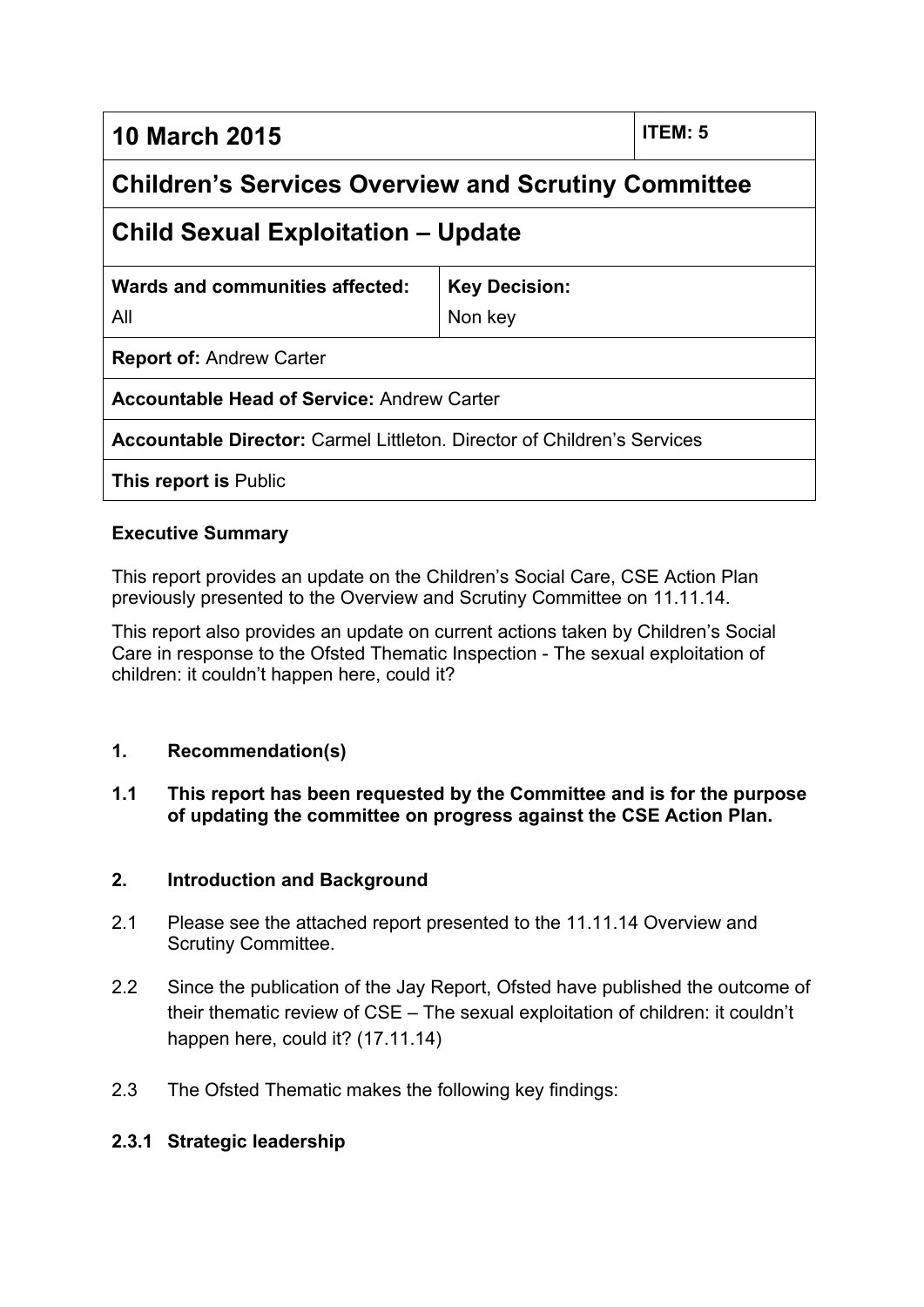- full responsibilities to prevent child sexual exploitation, to protect victims and to pursue and prosecute the perpetrators are not being met
- $\blacksquare$  the pace to meet statutory duties is too slow
- local arrangements are poorly informed by local issues and selfassessment do not link up with other local strategic plans
- specific training is of good quality but it is not always reaching those that need it most

# **2.3.2 Performance management**

- **If** local authorities are not collecting or sharing with their partners the information they need in order to have an accurate picture of the full extent of child sexual exploitation in their area
- not all local authorities and LSCBs evaluate how effectively they are managing child sexual exploitation cases

# **2.3.3 Findings from practice**

- formal child protection procedures are not always followed
- screening and assessment tools are not well or consistently used
- plans are not robust: CIN are poor; child protection and looked-after children plans vary in quality; no contingency plan in place if the initial plan was not successful
- plans for CIN are not routinely reviewed
- management oversight is not strong enough to ensure cases are always being properly progressed or monitored in line with the plan
- a dedicated child sexual exploitation team does not always ensure that children receive an improved service

# **2.3.4 Disrupting and prosecuting perpetrators**

 full range of powers to disrupt and prosecute perpetrators are not being used

# **2.3.5 Missing children**

- too many children do not have a return interview following a missing episode
- not cross-referencing CSE information with frequently absent from school even when the correct protocols are used, too many children still go missing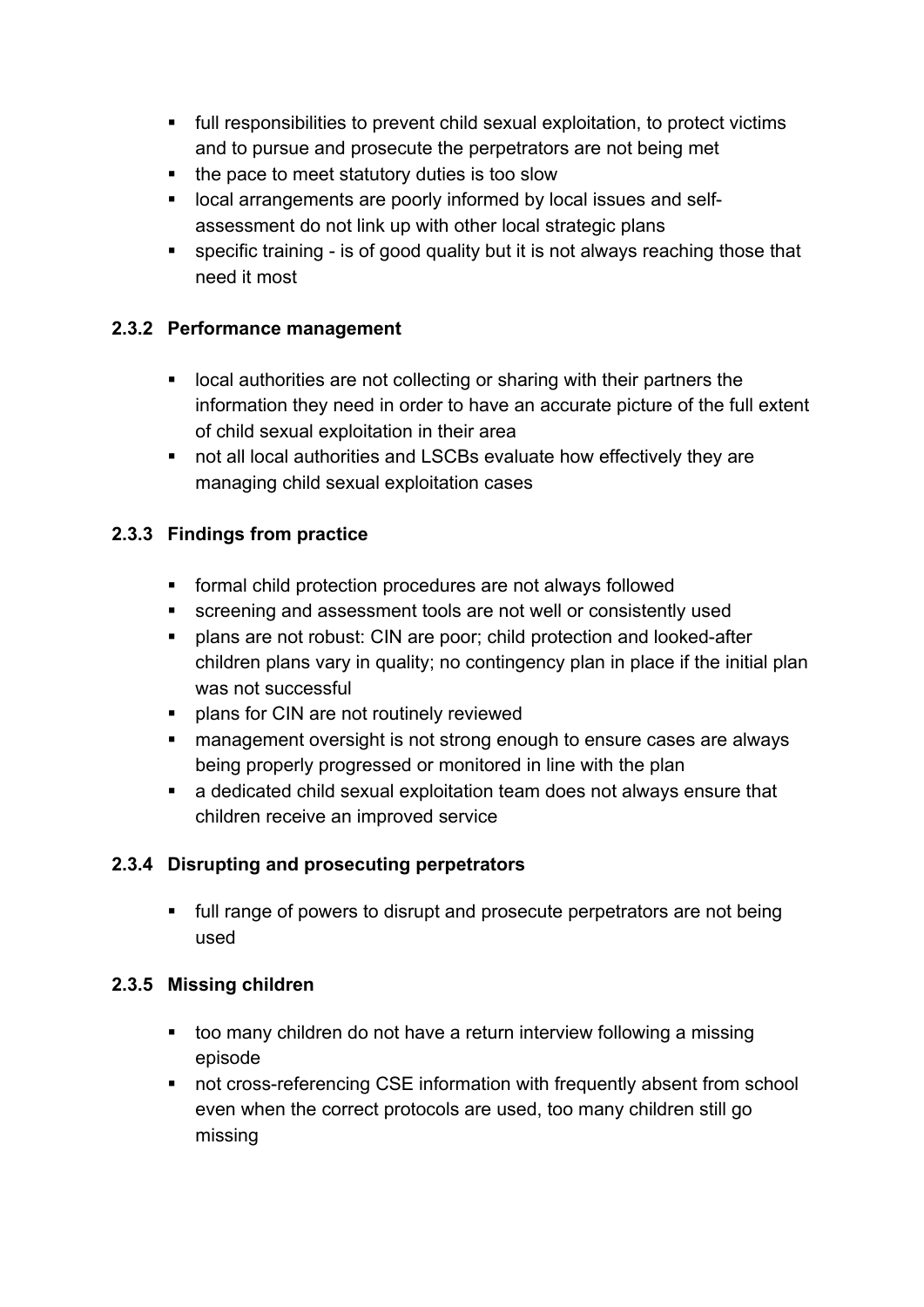- 2.4.1 The Ofsted Thematic made the following recommendations for local authorities
	- improve management oversight of assessments, plans and case review arrangements
	- every child returning from a missing episode is given a return interview; set of standards; information centrally collated
	- schools and the local authority cross-reference absence information with risk assessments for individual children and young people
	- establish a targeted preventative and self-protection programme on child sexual exploitation for looked after children
- 2.4.2 Local authorities and partners:
	- develop and publish a CSE action plan; progress should be regularly shared with strategic boards and senior leaders
	- **•** proactive sharing of information and intelligence
	- consider using child sexual exploitation assessment tools
	- have sufficient therapeutic support available
	- experiences of victims and families should inform strategies and plans
	- enable professionals to build stable, trusting and lasting relationships with children and young people
	- **EXECT** effectiveness of local schools in raising awareness

# **3. Issues, Options and Analysis of Options**

- 3.1 In response to the Ofsted recommendations we have:
- 3.1.1 Improved management oversight of assessments, plans and case review arrangements
- 3.1.2 A review of all current cases of suspected CSE and medium to high risks of CSE is ongoing as set out in the previous report to committee on 11.11.15. The review will look back at cases up to 5 years previous to 2014.
- 3.1.3 A dedicated Senior Social Worker for CSE cases is being recruited to strengthen our assessment, planning and review arrangements.
- **3.2** Every child returning from a missing episode is given a return interview; set of standards; information centrally collated
- 3.2.1 'Returning interviews' have been commissioned from Open Door and all young people are offered independent interviews.
- **3.3** Schools and the local authority cross-reference absence information with risk assessments for individual children and young people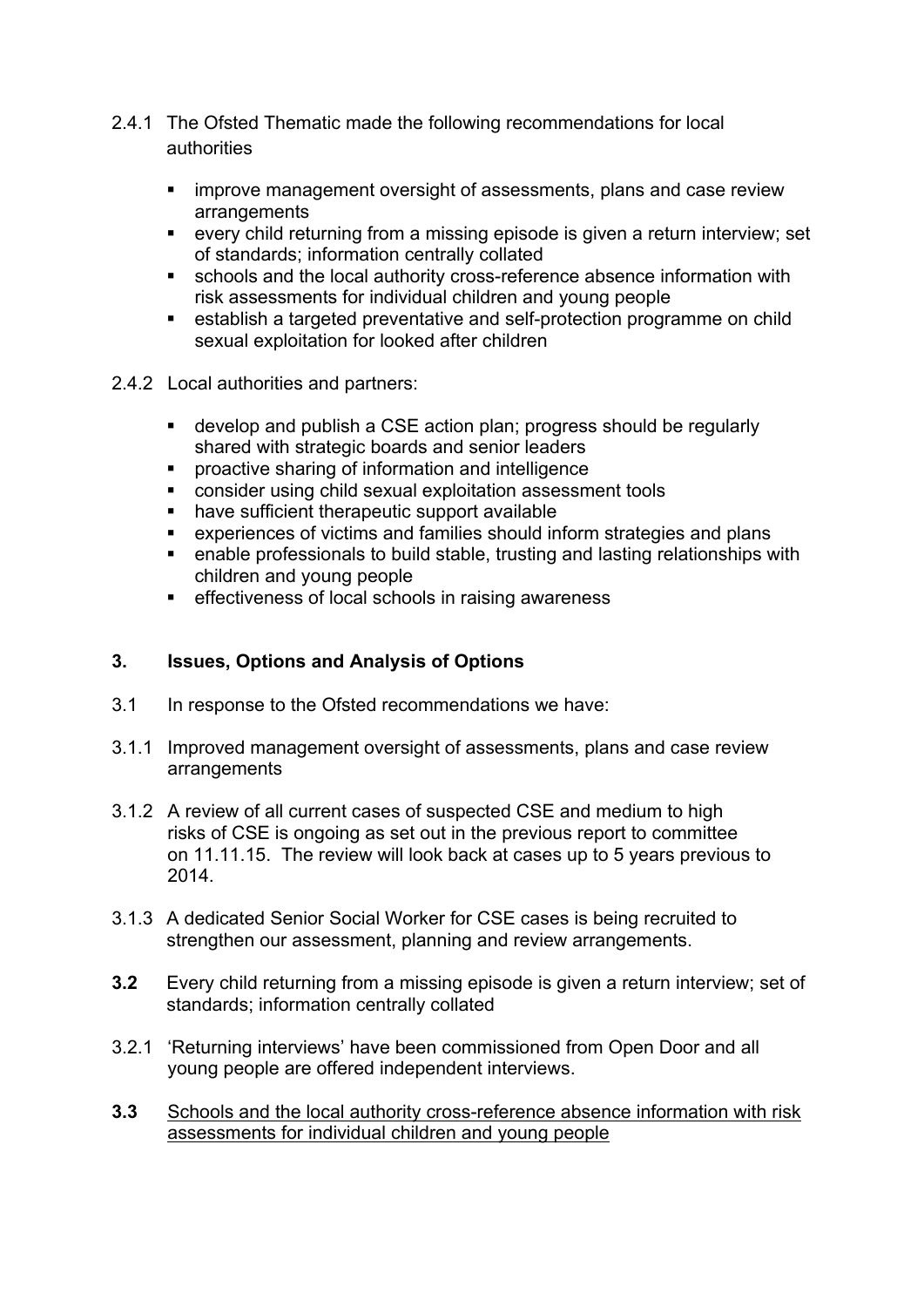- 3.3.1 Children missing education are closely monitored by Children's Services. A weekly report is provided to the DCS and monitored to ensure that children are in appropriate educational provision and safeguarded. Children missing education are considered at the Children Missing Panel where there are additional concerns about their welfare.
- **3.4** Establish a targeted preventative and self-protection programme on child sexual exploitation for looked after children
- 3.4.1 We are consulting with partners to develop an appropriate programme and aim to launch this from April 2015.

#### **3.5 Local authorities and partners:**

3.5.1 Develop and publish a CSE action plan; progress should be regularly shared with strategic boards and senior leaders. A local CSE Action Plan and revised Strategy CSE are in place.

#### 3.5.2 Proactive sharing of information and intelligence

Clear information sharing procedures are in place and supported by the MASH. A review of the MASH is currently underway and will assess the effectiveness of information sharing with recommendations for improvements.

#### 3.5.3 Consider using child sexual exploitation assessment tools

Child Sexual Exploitation risk assessment toolkits are in place and their use is being monitored. Children identified as a medium to high risk are referred to the Missing & CSE Panel.

- 3.5.4 Have sufficient therapeutic support available Targeted & effective support for victims is available from SERICC.
- 3.5.5 Experiences of victims and families should inform strategies and plans

We are working with families and voluntary organisations to ensure that our strategies and plans are informed by the experiences of victims and their families.

#### 3.5.6 Enable professionals to build stable, trusting and lasting relationships with childen and young people

We continue to promote and develop relationship based social work and direct work with children and young people to allow meaningful relationships.

3.5.7 Effectiveness of local schools in raising awareness

Extensive e-safety and awareness raising campaigns have and continue to be undertaken with schools.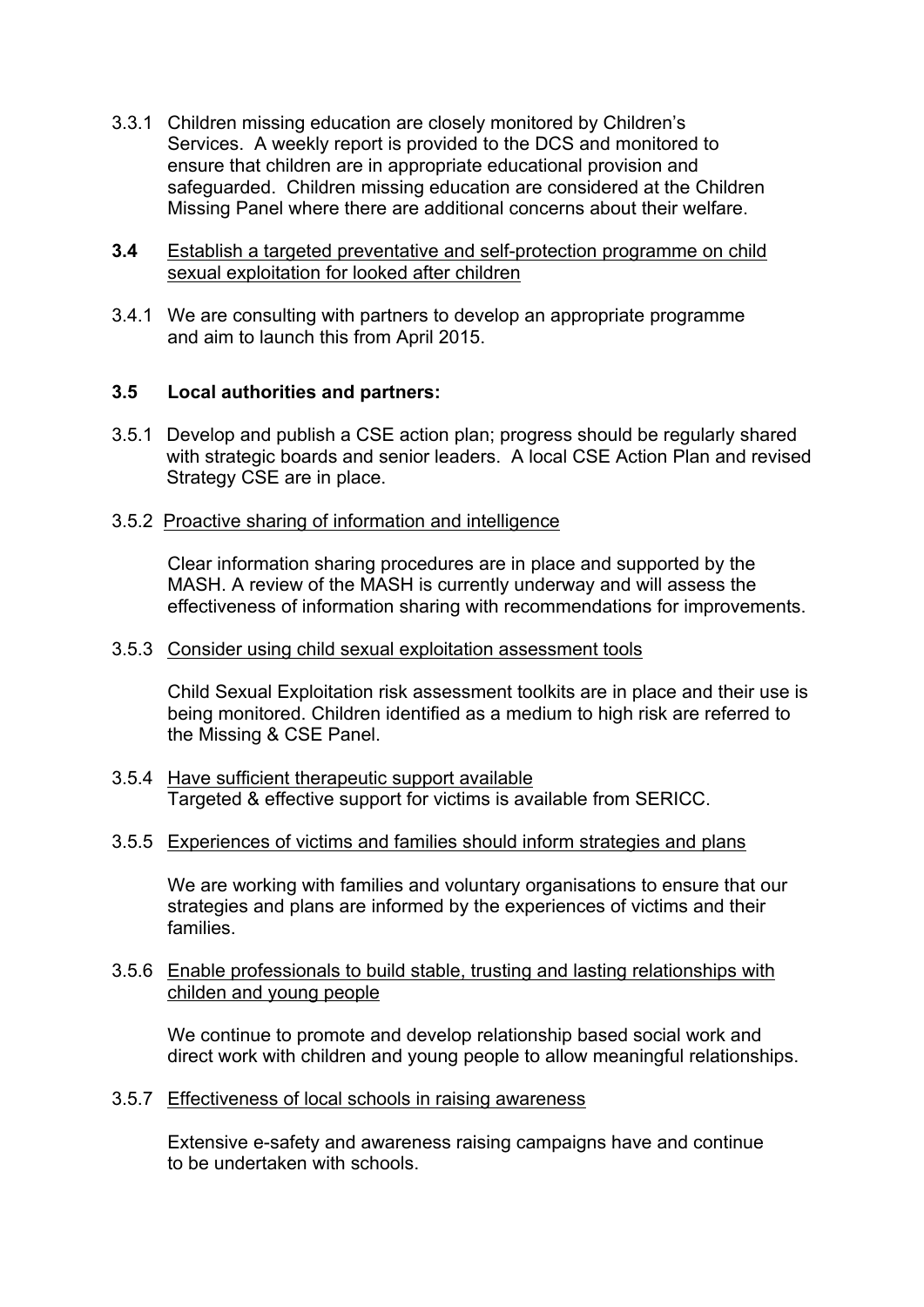#### **4. Reasons for Recommendation**

4.1 To continually review and ensure the effectiveness of local responses to CSE.

# **5. Consultation (including Overview and Scrutiny, if applicable)**

5.1 N/A

#### **6. Impact on corporate policies, priorities, performance and community impact**

To be effective strategies to disrupt and prevent CSE must incorporate the full functions of the Council and its partners.

#### **7. Implications**

#### 7.1 **Financial**

Implications verified by **Kay Goodacre**

# **Finance Manager**

There are no specific financial implications to this report. The recruitment of a specialist Social Worker will be financed from existing resources.

# 7.2 **Legal**

Implications verified by: **Lindsey Marks**

**Principal Solicitor Children's Safeguarding**

This report is for information only and there are no legal implications arising from this report.

# 7.3 **Diversity and Equality**

Implications verified by: **Natalie Warren Community Development and Equalities Manager**